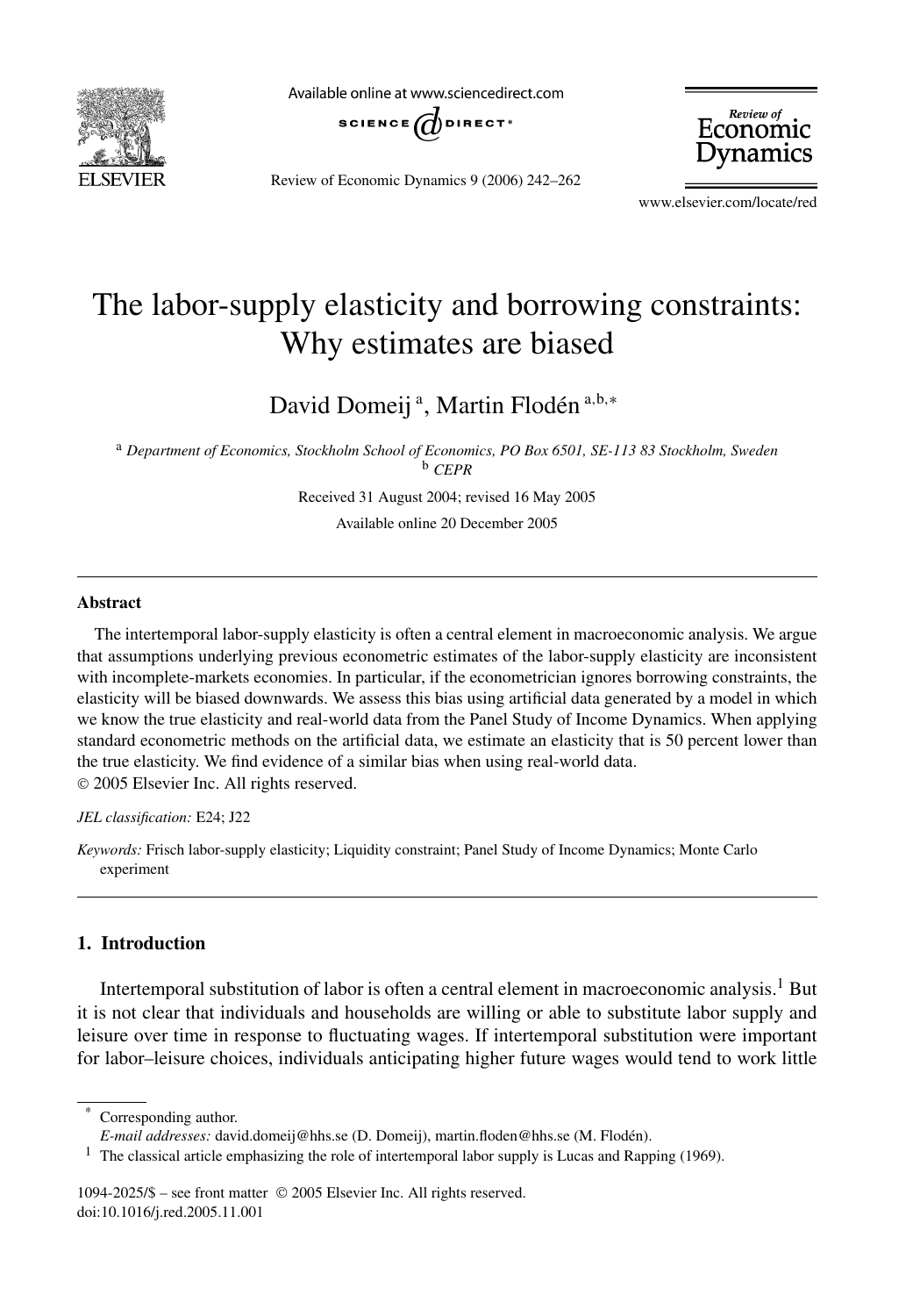today and more in the future. And similarly individuals anticipating lower future wages would work hard today and little in the future. Most empirical studies however find that anticipated wage fluctuations only lead to small changes in hours worked. For men, most estimates of the intertemporal labor-supply elasticity are between 0 and  $0.5<sup>2</sup>$ 

The microeconomic evidence thus suggests that the elasticity is small. We argue, however, that previous estimates of the elasticity may have been biased downwards since liquidity constraints have been ignored.<sup>3</sup> To understand this bias, consider an individual with little wealth that is hit by a temporary negative wage shock. If there are no liquidity constraints, this individual will reduce hours worked and borrow to smooth consumption. But if borrowing is not possible, consumption smoothing can only be achieved by an increase in labor supply. The labor-supply response of liquidity-constrained individuals is therefore smaller or of the opposite sign than what is predicted by an analysis that ignored such constraints.

Although previous estimates of the elasticity may reflect the average labor-supply response to wage fluctuations even in the presence of liquidity constraints, these estimates may be misleading in many settings and applications. For example, the labor-supply response to business cycle fluctuations or a tax reform may differ between wealth groups. Careful policy analysis therefore requires that such heterogeneity as well as liquidity constraints are modeled explicitly, and using a labor-supply elasticity that can actually be mapped to preferences.4

The goal of this paper is to quantitatively assess the bias generated by liquidity constraints. We do this by first applying standard econometric methods on synthetic data generated by an economic model in which we know the labor-supply elasticity. We then estimate the elasticity using data from the Panel Study of Income Dynamics (PSID), with and without controls for liquidity constraints.

In the next section we describe the model that is used to generate the synthetic data. The model economy is populated by a large number of infinitely lived households that face uninsurable idiosyncratic wage risk, supply labor elastically and trade a single asset. We impose an exogenous no-borrowing constraint implying that negative asset holdings are ruled out. The model results in that households self-insure against income fluctuations by accumulating a buffer stock of savings when income is high. Variations in labor supply both enhance households' possibilities to avoid low income and their possibilities to self-insure. Households that are borrowing constrained and have unusually low wages can avoid having low income by increasing labor supply. Selfinsurance is facilitated since households with unusually high wages can increase labor supply and quickly accumulate large buffer stocks of savings.

Section 3 outlines the most important estimation procedures that have been applied in the empirical literature. We put particular focus on MaCurdy (1981) and Altonji (1986) because they used the PSID data set which occasionally contains detailed wealth data, and because their papers were the first, and still are among the few, that explicitly focus on the intertemporal elasticity rather than on some static elasticity. In this section, we also demonstrate how the presence of

<sup>&</sup>lt;sup>2</sup> See for example MaCurdy (1981), Altonji (1986), Blundell and MaCurdy (1999), Ziliak and Kniesner (1999), and French (2004). Heckman and MaCurdy (1980) find higher elasticities for women.

 $3$  A large fraction of US households hold virtually no wealth and many households do not even have a bank or checking account (see Deaton, 1991 and Diaz-Gimenez et al., 1997). It seems unlikely that these households can use credit to smooth consumption. Jappelli (1990) reports more direct evidence of liquidity constraints.

<sup>4</sup> Browning et al. (1999) similarly note that microeconomic estimates often are incompatible with macroeconomic models.